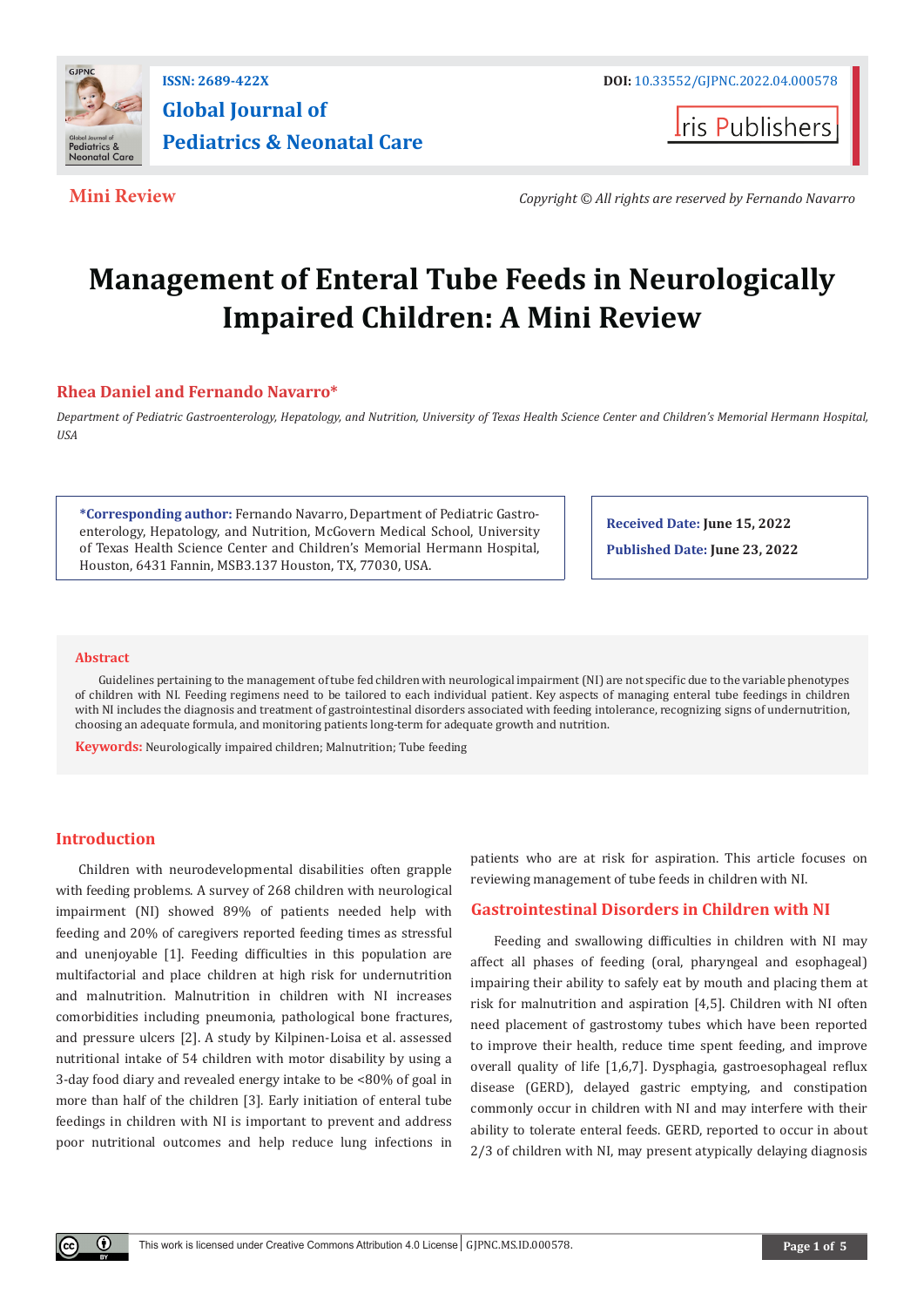and treatment and leading to the development of complications such as esophagitis, strictures, and Barret esophagus [8]. The risk factors leading to GERD include abnormal posture, increased intrabdominal pressure secondary to spasticity, hiatal hernia, scoliosis, and esophageal dysmotility [9]. Patients with early onset NI, abnormal electroencephalography, and mitochondrial diseases are particularly at risk for severe GERD [10]. Medical and/or surgical treatment of GERD is needed to prevent these complications [11]. Abnormal antroduodenal motility and delayed gastric emptying have also been reported in children with NI and affects feeding tolerance [12,13]. Constipation is another common disorder in children with NI (prevalence 74%) and should be diagnosed and treated as it can contribute to abdominal pain and feeding intolerance [14,15]. Ambulatory function has been correlated with risk for constipation and abnormal colonic transit motility [15]. Physicians need to have a high index of suspicion for these disorders that may affect feeding tolerance as children with NI often do not present with typical symptoms and may have difficulty communicating what they are feeling.

#### **Recognizing Undernutrition in Children with NI**

Nutrition requirements for children with NI are disease specific. Many of these children are at risk for malnutrition, especially those with severe gross motor impairment and limited oral motor skills [16,17]. In typically developing children weight-for-length (WFL) or body mass indexes (BMI) are used to assess growth and nutritional status however, in children with NI, WFL or BMI may be difficult to obtain due to difficulties measuring length in children unable to stand or with severe joint contractures. In these cases, it is often recommended to measure knee height or tibial length as a proxy for height [18]. Obtaining weights may also be difficult in wheelchair and bed bound children and often require hoist or wheelchair scales which are not always readily available. Furthermore, interpretation of WFL and BMI is not straightforward as a low WFL, or BMI may be indicative of low muscle mass secondary to the child's underlying condition vs. malnutrition. Growth charts are available to reference in some neurologic conditions such as cerebral palsy (CP) and Rhett's disease, but many other diseases and genetic disorders do not have reference growth charts available. Taking into consideration the challenges of obtaining and interpreting WFL and BMI in children with NI and the lack of representative growth charts the European Society for Pediatric Gastroenterology, Hepatology, and Nutrition (ESPGHAN) recommends using 1 or more of the following red flag warning signs to recognize undernutrition in children with NI: physical signs of undernutrition such as decubitus, skin problems, and poor peripheral circulation; weight for age (z score <-2); triceps skinfold thickness  $\leq 10^{th}$  percentile for age and sex; midupper arm fat or muscle area  $\leq 10^{th}$  percentile; and faltering weight and/or failure to thrive [19]. As nutritional interventions are based on these anthropometric measurements, these need to be compared with available normative data however, it is important to highlight that applying these standards to children with NI can overestimate their energy expenditure as it depends on the degree of disability [20-23].

#### **Choosing the Right Formula**

A 5-year retrospective study by Dipasquale et al. assessing nutritional outcomes of gastrostomy tube fed malnourished children with NI showed that for the majority of patients an ageappropriate standard polymeric formula that is isocaloric, isoosmolar (300-350mOsm/kg), gluten and lactose free is sufficient and well tolerated for long-term nutrition [24]. Although standard polymeric formulas are adequate for many patients there are certain cases where these formulas are not tolerated or where a different type of formula may meet nutritional needs and simultaneously address other medical concerns such as GERD or constipation making alternative formulas a more favorable choice.

#### **Casein vs. whey-based formulas**

Commercial formulas are available with varying concentrations of whey: casein protein. Multiple studies have demonstrated increased gastric emptying time with whey predominant vs. casein predominant formulas suggesting whey predominant formulas may be better tolerated in patients with delayed gastric emptying [25-27]. In vitro digestion models investigating the digestibility of infant formulas have shown increasing the casein: whey protein ratio increases the coagulability of the formula in acidic environments and decreases gastrointestinal protein and fat digestion [28]. It is speculated the increased solubility of whey predominant formulas contributes to improved protein and fat digestion through increased accessibility of gastric enzymes to the substrates and may help increase gastrointestinal emptying time [28]. A study by Fried et al. reported significantly less episodes of emesis in gastrostomy fed children with spastic quadriplegia fed whey predominant vs. casein predominant formulas however, multiple studies with larger numbers of children with NI have failed to show significant decreases in GERD symptoms or pH probe results [25-27].

#### **Oligomeric and monomeric formulas**

Oligomeric formulas consist of hydrolyzed casein or whey proteins while monomeric formulas contain free amino acids. These types of formulas are typically more expensive than polymeric formulas and may be unpalatable if fed orally. In practice, these formulas are often used in patients with poor weight gain on standard formulas as it may improve feeding intolerance associated with food allergies, gastroesophageal reflux, or delayed gastric emptying. Some studies have shown the use of monomeric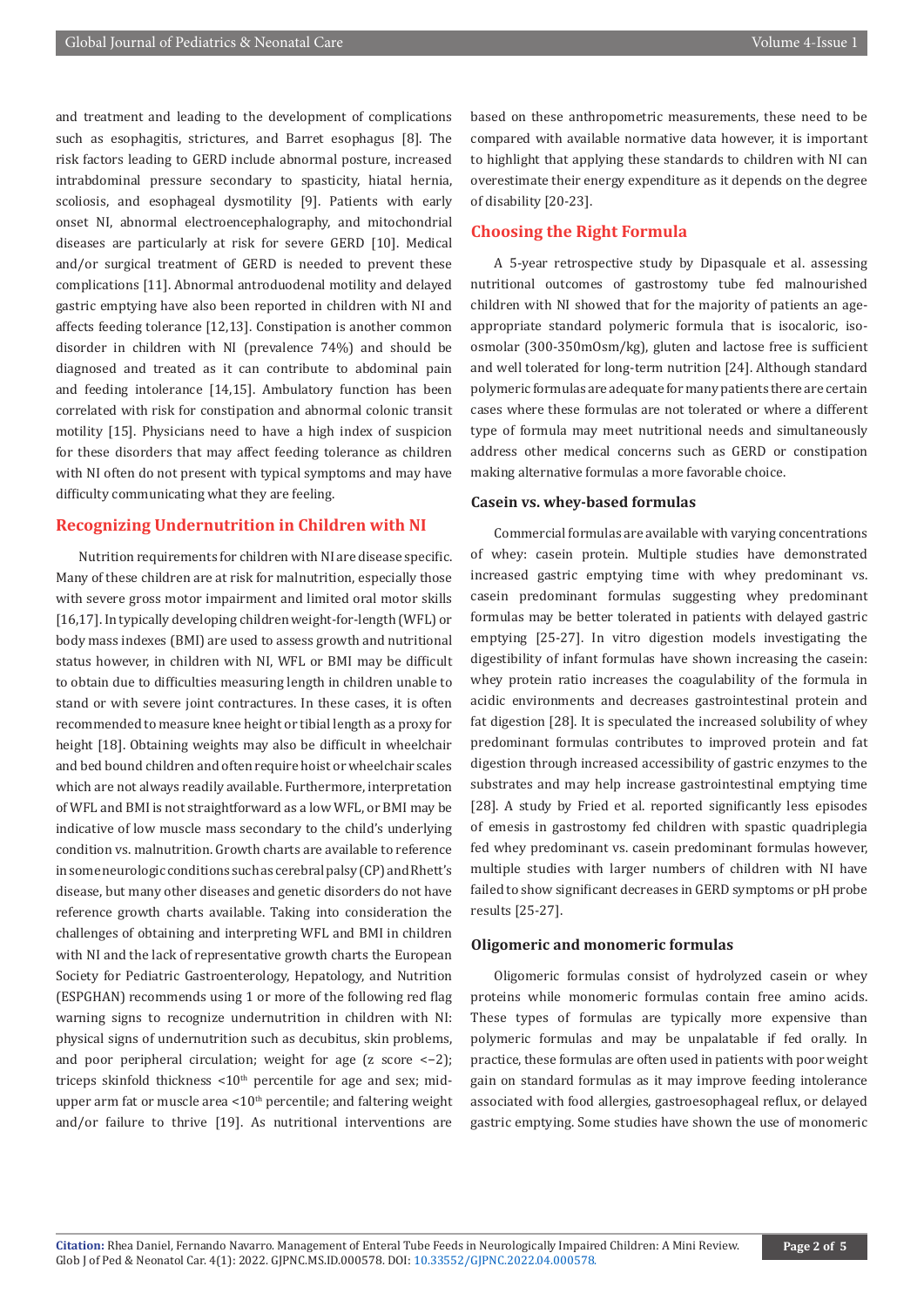formulas may accelerate gastric emptying and decrease the risk of aspiration however, other studies have not shown a benefit to using oligomeric or monomeric peptide formulas in the treatment of GERD in children with NI [29,30]. Certain oligomeric and monomeric formulas are available with a higher percentage of medium chain triglycerides (MCT) than standard polymeric formulas. As MCTs are passively absorbed into enterocytes without the need for bile acid or lipases, they are a good source of energy for patients with fat malabsorption [31].

#### **Blenderized formulas**

Blenderized tube feeding refers to using whole foods to provide nutrition. In the past, homemade blenderized diets have been used with caution due to the inability to accurately assess nutritional content due to variability in preparation as well as concerns regarding bacterial contamination. More recently, the popularity of blenderized formulas has been increasing among pediatric and adult patients on enteral nutrition and there are now multiple commercial blenderized formula options [32]. A recent survey of registered dieticians (RDs) showed most RDs agree the use of blenderized formulas was positive for the family, patient and practice overall [33]. A prospective cohort study comparing 70 tube fed children receiving standard formulas vs. blenderized formulas showed significantly decreased rates of emergency department visits, total admissions, and respiratory-related admissions as well as significantly lower scores on GERD symptom questionnaires [34]. A study by Gallagher at et al. examining the transition from standard formula to blenderized formula in 17 medically complex pediatric patients found similar results with a decrease in the prevalence of vomiting and use of antacid medications for children who transitioned to a blenderized formula [35]. The study also examined the stool microbiota of children on standard formulas vs blenderized formula [35]. The bacterial diversity and richness of stool samples increased while the relative abundance of Proteobacteria (typically associated with dysbiosis) decreased when children were transitioned from standard formula to blenderized formula [35]. The increased viscosity of blended formulas may cause clogging of gastrostomy tubes and the current recommendation is for patients to have a 14 French gastrostomy tube or larger in order to decrease the risk of clogs [36]. The higher viscosity of blended formulas may contribute to the decrease in reported GERD symptoms. Adding pectin to thicken standard formula was found to decrease GERD measured by esophageal pH monitoring in 18 children with CP [37]. Other thickeners such as oatmeal, carob bean gum, and xanthan gum have been used to increase formula viscosity in an attempt to reduce GERD symptoms however, this alters the nutritional and caloric composition of the formula [38]. Blenderized formulas have the advantage of naturally increased viscosity without the need for additives. Concern for bacterial contamination of blenderized formulas has been perceived as a pitfall in their use however, when blenderized formulas were

compared to standard polymeric formulas left at room temperature for up to 4 hours there was no difference in bacterial contamination [39].

#### **Other formulas: high-energy density, added fiber**

Other types of formula preparation available include highenergy density formulas useful in providing nutrition in volume restricted patients. Standard polymeric formulas with added fiber are used to help lessen constipation although it may aggravate intestinal bloating and discomfort if fiber content is increased rapidly.

#### **Long-Term Follow up**

Children with NI reliant on tube feeds often have multiple comorbid conditions that need to be considered when formulating a nutrition regimen. Children with NI have altered body composition (reduced lean body mass and fat-free mass), reduced physical activity and had variable resting energy expenditures (REE) difficult to predict and often overestimated. Some children may have conditions contributing to REE above that of a typically developing child their age while others may have much lower REE. It is important to closely monitor anthropometrics as children with NI and lower REE are at risk of becoming overweight when consuming similar calories to a typically developing child their age due to consuming energy intakes per unit of body weight that are more than their predicted REE [40]. In cases where patients are overweight, the feeding regimen needs to be adjusted to prevent complications related to overweight and obesity. Low REE could be an adaptation to low energy intake and can be normalized with improved nutrition [41]. REE have been reported to increase after gastrostomy placement resulting in significant weight gain [41]. Children with lower REE than a typically developing child may not receive adequate vitamin and micronutrients from formulas even if they are prescribed a nutritionally complete formula as their intake is not that of a typical child [42]. Both the North American Society for Pediatric Gastroenterology, Hepatology, and Nutrition and ESPGHAN guidelines recommend checking vitamin and micronutrient levels at least annually [43,44]. Anthropometrics should be obtained every 4-6 months to monitor weight gain and growth [44]. There is not a single blood test that provides an adequate reflection of nutritional status, but complete blood counts and metabolic panels may be reflective of nutrient deficiencies or poor bone health [9]. A multi-disciplinary approach including physicians, registered dieticians, and feeding therapists should be taken for the management of feeding in this population.

#### **Acknowledgement**

None.

#### **Conflict of Interest**

No conflict of interest.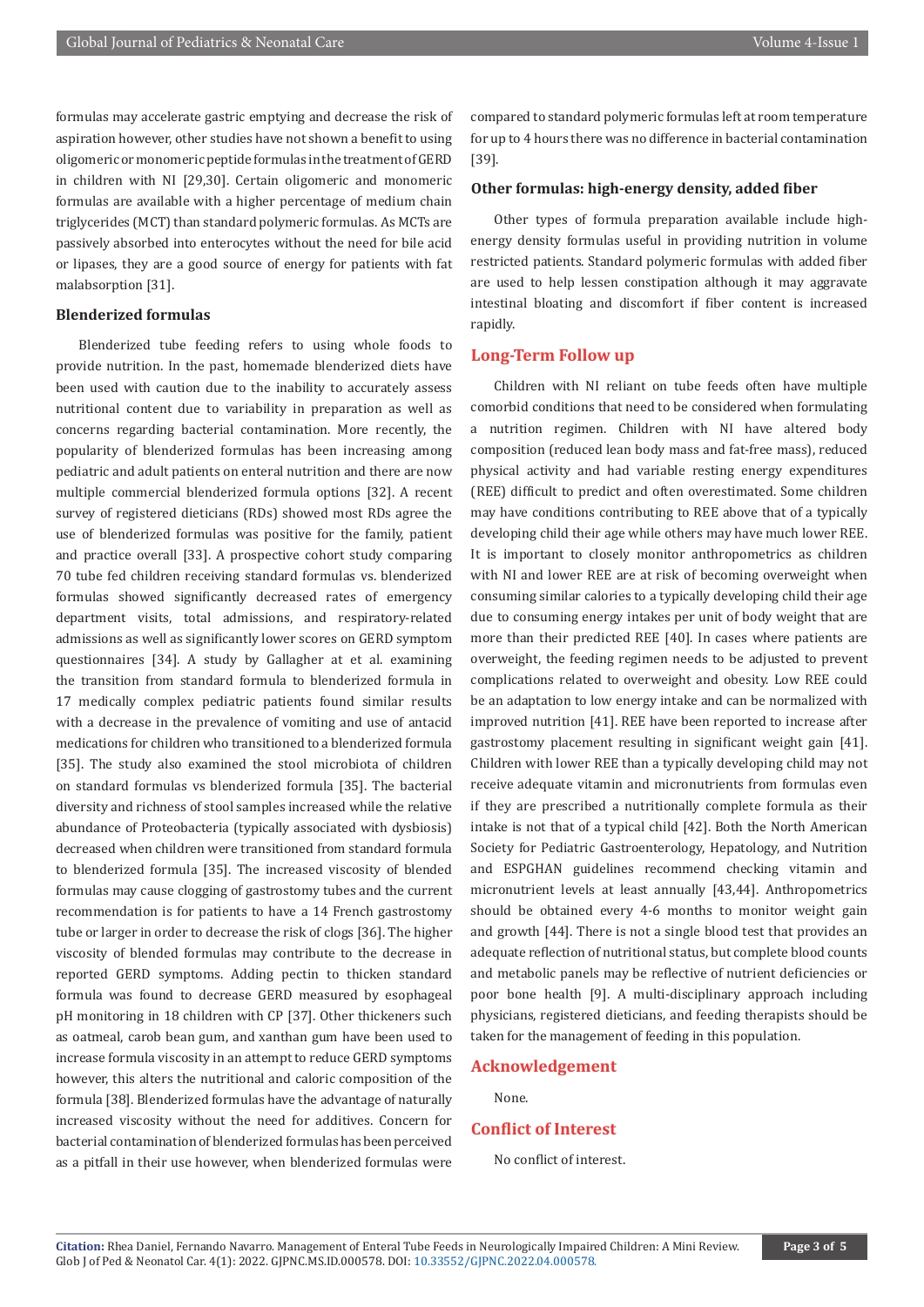#### **References**

- 1. [PB Sullivan, B Lambert, M Rose, M Ford-Adams, A Johnson, et al. \(2000\)](https://pubmed.ncbi.nlm.nih.gov/11085295/)  [Prevalence and severity of feeding and nutritional problems in children](https://pubmed.ncbi.nlm.nih.gov/11085295/)  [with neurological impairment: Oxford Feeding Study. Dev Med Child](https://pubmed.ncbi.nlm.nih.gov/11085295/)  [Neurol 42\(10\): 674-680.](https://pubmed.ncbi.nlm.nih.gov/11085295/)
- 2. [M Leonard, E Dain, K Pelc, B Dan, C De Laet \(2020\) Nutritional status of](https://pubmed.ncbi.nlm.nih.gov/31791829/)  [neurologically impaired children: Impact on comorbidity. Arch Pediatr](https://pubmed.ncbi.nlm.nih.gov/31791829/)  [27\(2\): 95-103.](https://pubmed.ncbi.nlm.nih.gov/31791829/)
- 3. [P Kilpinen-Loisa, H Pihko, U Vesander, A Paganus, U Ritanen, et al. \(2009\)](https://pubmed.ncbi.nlm.nih.gov/19432830/)  [Insufficient energy and nutrient intake in children with motor disability.](https://pubmed.ncbi.nlm.nih.gov/19432830/)  [Acta Paediatr 98\(8\): 1329-1333.](https://pubmed.ncbi.nlm.nih.gov/19432830/)
- 4. [AH Tilton, MD Miller, V Khoshoo \(1998\) Nutrition and swallowing in](https://pubmed.ncbi.nlm.nih.gov/9661244/)  [pediatric neuromuscular patients. Semin Pediatr Neurol 5\(2\): 106-115.](https://pubmed.ncbi.nlm.nih.gov/9661244/)
- 5. [Ellen B Fung, Lisa Samson-Fang, Virginia A Stallings, Mark Conaway,](https://pubmed.ncbi.nlm.nih.gov/11902369/)  [Gregory Liptak, et al. \(2002\) Feeding dysfunction is associated with poor](https://pubmed.ncbi.nlm.nih.gov/11902369/)  [growth and health status in children with cerebral palsy. J Am Diet Assoc](https://pubmed.ncbi.nlm.nih.gov/11902369/)  [102\(3\): 361-373.](https://pubmed.ncbi.nlm.nih.gov/11902369/)
- 6. [Peter B Sullivan, Edmund Juszczak, Allison ME Bachlet, Bridget Lambert,](https://pubmed.ncbi.nlm.nih.gov/15707230/)  [Angharad Vernon-Roberts, et al. \(2005\) Gastrostomy tube feeding in](https://pubmed.ncbi.nlm.nih.gov/15707230/)  [children with cerebral palsy: a prospective, longitudinal study. Dev Med](https://pubmed.ncbi.nlm.nih.gov/15707230/)  [Child Neurol 47\(2\): 77-85.](https://pubmed.ncbi.nlm.nih.gov/15707230/)
- 7. [S Mahant, JN Friedman, B Connolly, C Goia, C Macarthur \(2009\)](https://pubmed.ncbi.nlm.nih.gov/19465586/)  [Tube feeding and quality of life in children with severe neurological](https://pubmed.ncbi.nlm.nih.gov/19465586/)  [impairment. Arch Dis Child 94\(9\): 668-673.](https://pubmed.ncbi.nlm.nih.gov/19465586/)
- 8. [Hashem B El-Serag, Mark A Gilger, Mitchell D Shub, Peter Richardson,](https://pubmed.ncbi.nlm.nih.gov/17055854/)  [John Bancroft \(2006\) The prevalence of suspected Barrett's esophagus](https://pubmed.ncbi.nlm.nih.gov/17055854/)  [in children and adolescents: a multicenter endoscopic study. Gastrointest](https://pubmed.ncbi.nlm.nih.gov/17055854/)  [Endosc 64\(5\): 671-675.](https://pubmed.ncbi.nlm.nih.gov/17055854/)
- 9. [Francesca Penagini, Chiara Mameli, Valentina Fabiano, Domenica](https://pubmed.ncbi.nlm.nih.gov/26580646/)  [Brunetti, Dario Dilillo, et al. \(2015\) Dietary Intakes and Nutritional](https://pubmed.ncbi.nlm.nih.gov/26580646/)  [Issues in Neurologically Impaired Children. Nutrients 7\(11\): 9400-9415.](https://pubmed.ncbi.nlm.nih.gov/26580646/)
- 10. [Seung Kim, Hong Koh, Joon Soo Lee \(2017\) Gastroesophageal Reflux in](https://pubmed.ncbi.nlm.nih.gov/27840365/)  [Neurologically Impaired Children: What Are the Risk Factors? Gut Liver](https://pubmed.ncbi.nlm.nih.gov/27840365/)  [11\(2\): 232-236.](https://pubmed.ncbi.nlm.nih.gov/27840365/)
- 11. [AM Ravelli, PJ Milla \(1998\) Vomiting and gastroesophageal motor](https://pubmed.ncbi.nlm.nih.gov/9443121/)  [activity in children with disorders of the central nervous system. J](https://pubmed.ncbi.nlm.nih.gov/9443121/)  [Pediatr Gastroenterol Nutr 26\(1\): 56-63.](https://pubmed.ncbi.nlm.nih.gov/9443121/)
- 12. [AM Ravelli \(1997\) Diagnostic and therapeutic approach to vomiting](https://pubmed.ncbi.nlm.nih.gov/9285864/)  [and gastroparesis in children with neurological and neuromuscular](https://pubmed.ncbi.nlm.nih.gov/9285864/)  [handicap. J Pediatr Gastroenterol Nutr 25 Suppl 1: S34-S36.](https://pubmed.ncbi.nlm.nih.gov/9285864/)
- 13. [Steven L Werlin \(2004\) Antroduodenal motility in neurologically](https://pubmed.ncbi.nlm.nih.gov/15341670/)  [handicapped children with feeding intolerance. BMC Gastroenterology](https://pubmed.ncbi.nlm.nih.gov/15341670/)  [4\(1\): 19.](https://pubmed.ncbi.nlm.nih.gov/15341670/)
- 14. [MA Elawad, PB Sullivan \(2001\) Management of constipation in children](https://pubmed.ncbi.nlm.nih.gov/11769270/)  [with disabilities. Dev Med Child Neurol 43\(12\): 829-832.](https://pubmed.ncbi.nlm.nih.gov/11769270/)
- 15. [Eun Sook Park, Chang Il Park, Sung-Rae Cho, Sang-Il Na, Youn Soo Cho](https://pubmed.ncbi.nlm.nih.gov/15031832/)  [\(2004\) Colonic transit time and constipation in children with spastic](https://pubmed.ncbi.nlm.nih.gov/15031832/)  [cerebral palsy. Arch Phys Med Rehabil 85\(3\): 453-456.](https://pubmed.ncbi.nlm.nih.gov/15031832/)
- 16. [Jordan Brooks, Steven Day, Robert Shavelle, David Strauss \(2011\) Low](https://pubmed.ncbi.nlm.nih.gov/21768315/)  [weight, morbidity, and mortality in children with cerebral palsy: new](https://pubmed.ncbi.nlm.nih.gov/21768315/)  [clinical growth charts. Pediatrics 128\(2\): e299-e307.](https://pubmed.ncbi.nlm.nih.gov/21768315/)
- 17. [Michelle N Kuperminc, Richard D Stevenson \(2008\) Growth and](https://pubmed.ncbi.nlm.nih.gov/18646022/)  [nutrition disorders in children with cerebral palsy. Dev Disabil Res Rev](https://pubmed.ncbi.nlm.nih.gov/18646022/)  [14\(2\): 137-146.](https://pubmed.ncbi.nlm.nih.gov/18646022/)
- 18. [RD Stevenson \(1995\) Use of segmental measures to estimate stature in](https://pubmed.ncbi.nlm.nih.gov/7767422/)  [children with cerebral palsy. Arch Pediatr Adolesc Med 149\(6\): 658-662.](https://pubmed.ncbi.nlm.nih.gov/7767422/)
- 19. [Claudio Romano, Myriam van Wynckel, Jessie Hulst, Ilse Broekaert, Jiri](https://pubmed.ncbi.nlm.nih.gov/28737572/) [Bronsky, et al. \(2017\) European Society for Paediatric Gastroenterology,](https://pubmed.ncbi.nlm.nih.gov/28737572/) [Hepatology and Nutrition Guidelines for the Evaluation and Treatment](https://pubmed.ncbi.nlm.nih.gov/28737572/) [of Gastrointestinal and Nutritional Complications in Children With](https://pubmed.ncbi.nlm.nih.gov/28737572/) [Neurological Impairment. Journal of pediatric gastroenterology and](https://pubmed.ncbi.nlm.nih.gov/28737572/) [nutrition 65\(2\): 242-264.](https://pubmed.ncbi.nlm.nih.gov/28737572/)
- 20. [WHO Multicentre Growth Reference Study Group \(2006\) WHO Child](https://pubmed.ncbi.nlm.nih.gov/16817681/) [Growth Standards based on length/height, weight and age. Acta Paediatr](https://pubmed.ncbi.nlm.nih.gov/16817681/) [450: 76-85.](https://pubmed.ncbi.nlm.nih.gov/16817681/)
- 21. Ebrahim GJ (2008) WHO child growth standards: head circumferencefor-age, arm circumference-for-age, triceps skin fold-for-age and sub scapular skin fold-for-age. Oxford University Press: Methods and development Geneva, pp. 214-215.
- 22.[\(1995\) Physical status: the use and interpretation of anthropometry.](https://pubmed.ncbi.nlm.nih.gov/8594834/) [Report of a WHO Expert Committee. World Health Organ Tech Rep Ser](https://pubmed.ncbi.nlm.nih.gov/8594834/) [854: 1.](https://pubmed.ncbi.nlm.nih.gov/8594834/)
- 23. [Therese E Johnston, Stephanie E Moore, Lance T Quinn, Brian T Smith](https://pubmed.ncbi.nlm.nih.gov/14974645/) [\(2004\) Energy cost of walking in children with cerebral palsy: relation](https://pubmed.ncbi.nlm.nih.gov/14974645/) [to the Gross Motor Function Classification System. DMCN 46\(1\): 34-38.](https://pubmed.ncbi.nlm.nih.gov/14974645/)
- 24. [Valeria Dipasquale, Maria Ausilia Catena, Sabrina Cardile, Claudio](https://pubmed.ncbi.nlm.nih.gov/29843419/) [Romano \(2018\) Standard Polymeric Formula Tube Feeding in](https://pubmed.ncbi.nlm.nih.gov/29843419/) [Neurologically Impaired Children: A Five-Year Retrospective Study.](https://pubmed.ncbi.nlm.nih.gov/29843419/) [Nutrients 10\(6\): 684.](https://pubmed.ncbi.nlm.nih.gov/29843419/)
- 25. [MD Fried, V Khoshoo, DJ Secker, DL Gilday, JM Ash, et al. \(1992\) Decrease](https://pubmed.ncbi.nlm.nih.gov/1552396/) [in gastric emptying time and episodes of regurgitation in children with](https://pubmed.ncbi.nlm.nih.gov/1552396/) [spastic quadriplegia fed a whey-based formula. J Pediatr 120\(4 Pt 1\):](https://pubmed.ncbi.nlm.nih.gov/1552396/) [569-572.](https://pubmed.ncbi.nlm.nih.gov/1552396/)
- 26. [Khoshoo V, et al. \(1996\) Incidence of Gastroesophageal Reflux with](https://pubmed.ncbi.nlm.nih.gov/8788287/) [Whey- and Casein-Based Formulas in Infants and in Children with Severe](https://pubmed.ncbi.nlm.nih.gov/8788287/) [Neurological Impairment. J Pediatr Gastroenterol Nutr 22\(1\): 48-55.](https://pubmed.ncbi.nlm.nih.gov/8788287/)
- 27. [Karina Savage, Stamatiki Kritas, Andrea Schwarzer, Geoffrey Davidson,](https://pubmed.ncbi.nlm.nih.gov/22237871/) [Taher Omari \(2012\) Whey- vs Casein-Based Enteral Formula and](https://pubmed.ncbi.nlm.nih.gov/22237871/) [Gastrointestinal Function in Children With Cerebral Palsy. JPEN J](https://pubmed.ncbi.nlm.nih.gov/22237871/) [Parenter Enteral Nutr 36\(1\\_suppl\): 118S-123S.](https://pubmed.ncbi.nlm.nih.gov/22237871/)
- 28. [Arissara Phosanam, Jayani Chandrapala, Thom Huppertz, Benu Adhikari,](https://www.sciencedirect.com/science/article/abs/pii/S0958694621000364) [Bogdan Zisu \(2021\) In vitro digestion of infant formula model systems:](https://www.sciencedirect.com/science/article/abs/pii/S0958694621000364) [Influence of casein to whey protein ratio. International Dairy Journal](https://www.sciencedirect.com/science/article/abs/pii/S0958694621000364) [117: 105008.](https://www.sciencedirect.com/science/article/abs/pii/S0958694621000364)
- 29. [Elvira Verduci, Silvia Salvatore, Ilia Bresesti, Elisabetta Di Profio, Erica](https://pubmed.ncbi.nlm.nih.gov/34959782/) [Pendezza, et al. \(2021\) Semi-Elemental and Elemental Formulas for](https://pubmed.ncbi.nlm.nih.gov/34959782/) [Enteral Nutrition in Infants and Children with Medical Complexity-](https://pubmed.ncbi.nlm.nih.gov/34959782/)[Thinking about Cow's Milk Allergy and Beyond. Nutrients 13\(12\): 4230.](https://pubmed.ncbi.nlm.nih.gov/34959782/)
- 30. [DJ Andorsky, DP Lund, CW Lillehei, T Jaksic, J Dicanzio, et al. \(2001\)](https://pubmed.ncbi.nlm.nih.gov/11445790/) [Nutritional and other postoperative management of neonates with short](https://pubmed.ncbi.nlm.nih.gov/11445790/) [bowel syndrome correlates with clinical outcomes. J Pediatr 139\(1\): 27-](https://pubmed.ncbi.nlm.nih.gov/11445790/) [33.](https://pubmed.ncbi.nlm.nih.gov/11445790/)
- 31. Ewa Łoś[-Rycharska, Zuzanna Kieraszewicz, Mieczysława Czerwionka-](https://pubmed.ncbi.nlm.nih.gov/28053676/)[Szaflarska \(2016\) Medium chain triglycerides \(MCT\) formulas in](https://pubmed.ncbi.nlm.nih.gov/28053676/) [paediatric and allergological practice. Prz Gastroenterol 11\(4\): 226-231.](https://pubmed.ncbi.nlm.nih.gov/28053676/)
- 32. [Lisa Epp, Lisa Lammert, Nishanth Vallumsetla, Ryan T Hurt, Manpreet S](https://pubmed.ncbi.nlm.nih.gov/27589257/) [Mundi \(2017\) Use of Blenderized Tube Feeding in Adult and Pediatric](https://pubmed.ncbi.nlm.nih.gov/27589257/) [Home Enteral Nutrition Patients. Nutr Clin Pract 32\(2\): 201-205.](https://pubmed.ncbi.nlm.nih.gov/27589257/)
- 33. [Teresa W Johnson, Amy Spurlock, Leah Pierce \(2015\) Survey Study](https://pubmed.ncbi.nlm.nih.gov/25533438/) [Assessing Attitudes and Experiences of Pediatric Registered Dietitians](https://pubmed.ncbi.nlm.nih.gov/25533438/) [Regarding Blended Food by Gastrostomy Tube Feeding. Nutr Clin Pract](https://pubmed.ncbi.nlm.nih.gov/25533438/) [30\(3\): 402-405.](https://pubmed.ncbi.nlm.nih.gov/25533438/)
- 34. [Bridget Hron, Eliza Fishman, Margot Lurie, Tracie Clarke, Zoe Chin,](https://pubmed.ncbi.nlm.nih.gov/31128885/) [et al. \(2019\) Health Outcomes and Quality of Life Indices of Children](https://pubmed.ncbi.nlm.nih.gov/31128885/) [Receiving Blenderized Feeds via Enteral Tube. J Pediatr 211: 139-145.](https://pubmed.ncbi.nlm.nih.gov/31128885/)